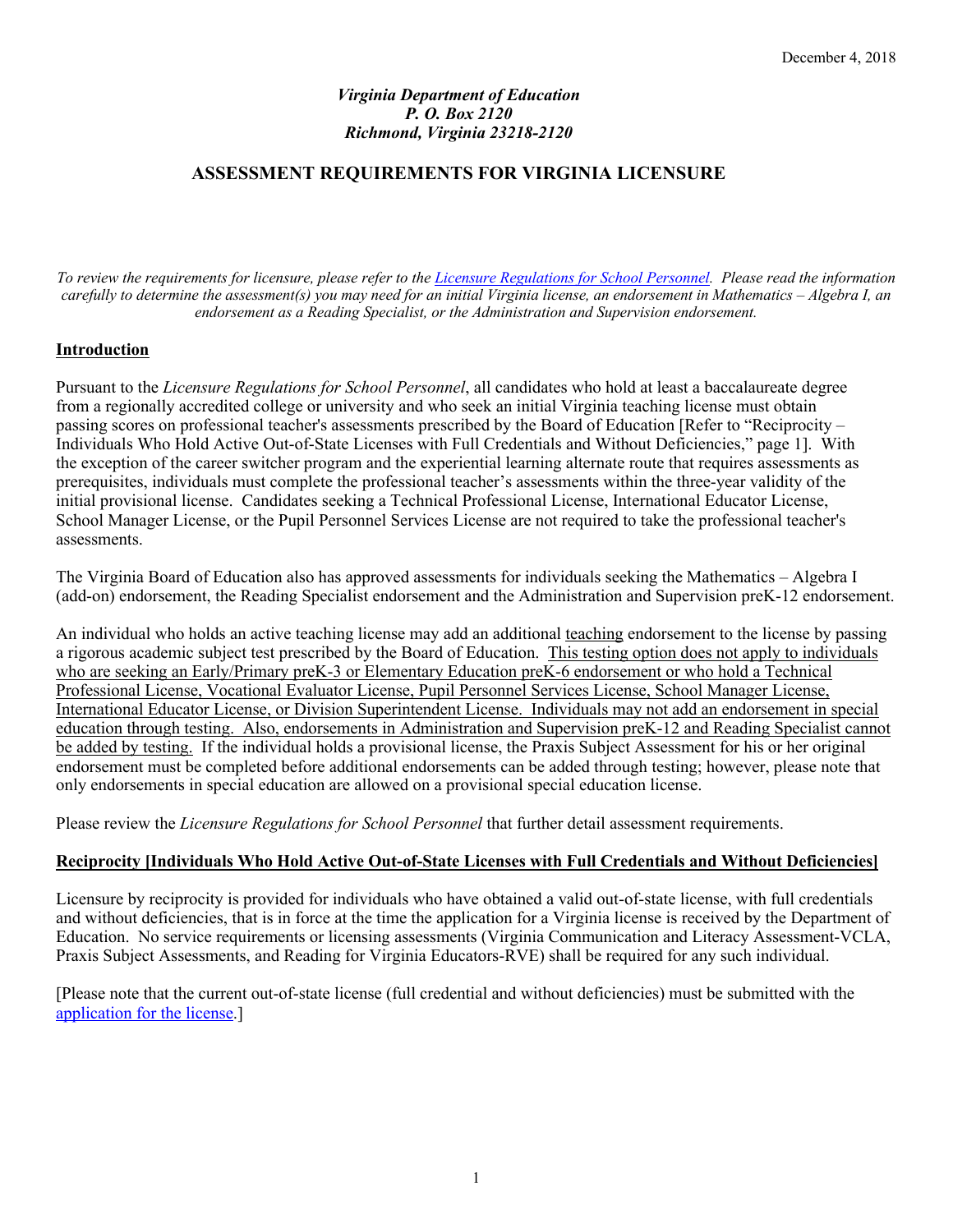#### **Assessments Required for Initial Licensure**

The prescribed tests for Virginia for initial licensure are as follows:

### **ACADEMIC SKILLS ASSESSMENT**

#### **Virginia Communication and Literacy Assessment-VCLA**

#### **CONTENT ASSESSMENT**

**Praxis Subject Assessments** (if applicable) – Refer to Praxis Subject Assessments

**READING ASSESSMENT** [Required for the specific endorsement areas listed below.]

**Praxis Series Reading for Virginia Educators (RVE): Elementary and Special Education (5306)** – A reading assessment [Reading for Virginia Educators: Elementary and Special Education-RVE is required for individuals seeking initial licensure in any of the following endorsements (teaching areas): Early/Primary Education preK-3, Elementary Education preK-6, Special Education-General Curriculum, Special Education Hearing Impairments, and Special Education Visual Impairments. [This assessment also may apply to those individuals with endorsements in Special Education-Emotional Disturbances, Special Education-Specific Learning Disabilities, and Special Education-Intellectual Disabilities who were advised under previous regulations to meet this assessment requirement for full licensure.]

#### **Assessment Required for Individuals Seeking a Reading Specialist Endorsement**

**Praxis Series Reading for Virginia Educators (RVE): Reading Specialist (5304)**

## **Assessment Required for Individuals Seeking an Initial License with a Special Education Visual Impairments Endorsement**

**Braille Proficiency Test (0633)**

### **Assessment Required for Individuals Seeking an Administration and Supervision Endorsement**

## **School Leaders Licensure Assessment (SLLA) (6011); OR**

**School Leaders Licensure Assessment (SLLA) (6990)**

(For the period of September 1, 2018 to January 1, 2020, individuals may take either the SLLA (6011) or SLLA (6990). Effective January 1, 2020, the SLLA (6990) is required for individuals seeking an Administration and Supervision preK-12 endorsement.) [Score reports for individuals who took the SLLA (6011) prior to 1/1/2020, will be accepted provided the candidate met the passing score effective at the time the test was taken.]

### **ASSESSMENTS**

# **VIRGINIA COMMUNICATION AND LITERACY ASSESSMENT**

The Virginia Communication and Literacy Assessment (VCLA) became effective January 1, 2006, for individuals seeking an initial Virginia license [Refer to "Reciprocity – Individuals Who Hold Active Out-of-State Licenses with Full Credentials and Without Deficiencies," page 1]. For more information about the test content, test dates, costs, accommodations for individuals with disabilities, and registration, refer to the VCLA website, or contact Evaluation Systems Pearson, P. O. Box 660, Amherst, MA 01004-9015; Telephone: (866) 613-3292 or (413) 256-2888; Teletypewriter (TTY): (413) 256-8032.

### **PASSING SCORES: EFFECTIVE MARCH 22, 2006 to DECEMBER 31, 2013**

On March 22, 2006, the Virginia Board of Education approved passing scores for the Virginia Communication and Literacy Assessment (VCLA). The scaled passing scores are 235 for the reading subtest, a score of 235 for the writing subtest, **or** a composite score of 470 for the assessment.

> Writing Sub Test: 235 Reading Sub Test: 235 **Composite Score**: 470 **PASSING SCORES: EFFECTIVE JANUARY 1, 2014**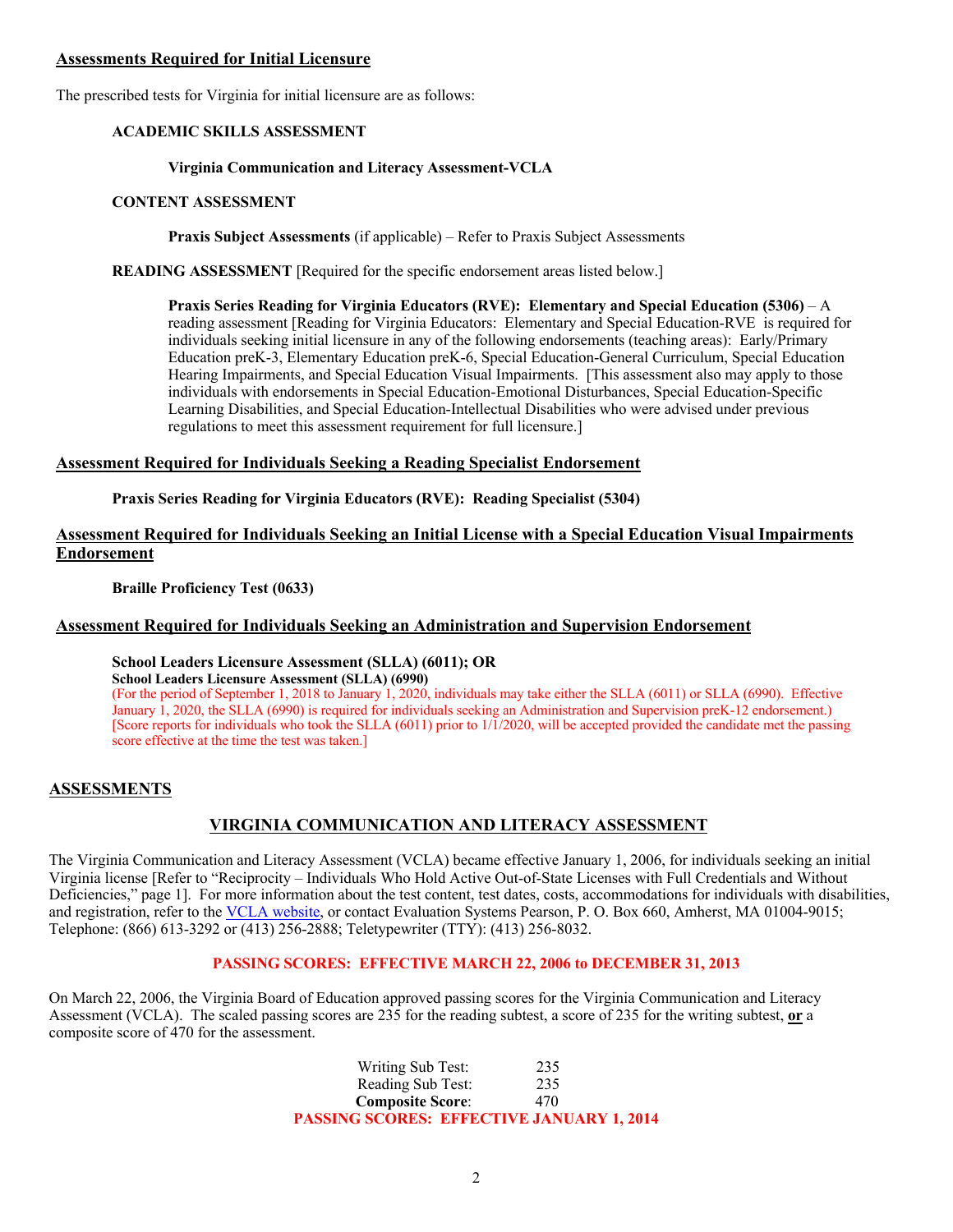On June 27, 2013, the Virginia Board of Education approved new VCLA passing raw scores for the Virginia Communication and Literacy Assessment (VCLA). Even though the scaled passing score remains the same, the score scale has been adjusted to apply the Board approved passing raw scores. As a result, the scaled passing scores are 235 for the reading subtest, a score of 235 for the writing subtest, **or** a composite score of 470 for the assessment.

| Writing Sub Test:       | 235 |
|-------------------------|-----|
| Reading Sub Test:       | 235 |
| <b>Composite Score:</b> | 470 |

Score reports for individuals who took the VCLA prior to January 1, 2014, will be accepted provided the candidate met the passing score effective at the time the test was taken.

## **PRAXIS SUBJECT ASSESSMENTS**

#### *Please note the column that identifies the "CURRENT VIRGINIA APPROVED TESTS."*

The following initial licensure tests are prescribed by the Board of Education (Refer to "Reciprocity – Individuals Who Hold Active Out-of-State Licenses with Full Credentials and Without Deficiencies," page 1). Individuals are required to satisfy the Subject Area test(s) requirement for only one endorsement area, but it must match an endorsement area in which the initial licensure is granted. For information regarding registration, test administration, fees, the policy for testing individuals with disabilities, etc., please refer to the ETS website, or contact the Educational Testing Service (ETS) at 1-800-772-9476 or 609-771-7395 for THE PRAXIS SERIES Registration Bulletin or write to THE PRAXIS SERIES, ETS, P. O. Box 6051, Princeton, NJ 08541-6051. Hearing impaired individuals using a Telecommunications Device for the Deaf (TDD) may call 1-800-275-1391 for information.

| <b>SUBJECT AREA TEST</b>                                                                                                                                                                                                                                                                                     | <b>CURRENT</b><br>VIRGINIA<br>APPROVED<br><b>TESTS</b><br>(MARKED<br>WITH X) | <b>TEST CODE</b><br>Praxis test codes beginning<br>with a "5" are computer-based<br>tests. | <b>PASSING</b><br><b>SCORE</b> | <b>ENDORSEMENT AREA</b>                         |  |  |
|--------------------------------------------------------------------------------------------------------------------------------------------------------------------------------------------------------------------------------------------------------------------------------------------------------------|------------------------------------------------------------------------------|--------------------------------------------------------------------------------------------|--------------------------------|-------------------------------------------------|--|--|
| <b>ART</b> (Visual Arts):                                                                                                                                                                                                                                                                                    |                                                                              |                                                                                            |                                |                                                 |  |  |
| Art: Content Knowledge                                                                                                                                                                                                                                                                                       |                                                                              | (0133)                                                                                     | 159                            | <b>Visual Arts</b>                              |  |  |
| (taken before $9/1/2011$ )                                                                                                                                                                                                                                                                                   |                                                                              | not current test in Virginia                                                               |                                |                                                 |  |  |
| Art: Content Knowledge                                                                                                                                                                                                                                                                                       |                                                                              | $(0134)$ paper                                                                             | 158                            | <b>Visual Arts</b>                              |  |  |
| (taken between 9/1/2011 and 6/7/2014)                                                                                                                                                                                                                                                                        |                                                                              | not current test in Virginia                                                               |                                |                                                 |  |  |
| <b>Art: Content Knowledge</b>                                                                                                                                                                                                                                                                                | $\overline{\mathbf{X}}$                                                      | $\sqrt{(5134)}$ computer                                                                   | 158                            | Visual Arts                                     |  |  |
| (taken after 9/1/2011)                                                                                                                                                                                                                                                                                       |                                                                              |                                                                                            |                                |                                                 |  |  |
| <b>BIOLOGY:</b>                                                                                                                                                                                                                                                                                              |                                                                              |                                                                                            |                                |                                                 |  |  |
| <b>Biology: Content Knowledge</b>                                                                                                                                                                                                                                                                            |                                                                              | $(0235)$ paper                                                                             | 155                            | Biology                                         |  |  |
| (taken before $6/7/2014$ )                                                                                                                                                                                                                                                                                   |                                                                              | not current test in Virginia                                                               |                                |                                                 |  |  |
| <b>Biology: Content Knowledge</b>                                                                                                                                                                                                                                                                            | $\mathbf X$                                                                  | $(5235)$ computer                                                                          | 155                            | Biology                                         |  |  |
| A Braille assessment is required for initial licensure but CANNOT be used to add the Special Education Visual Impairments preK-12                                                                                                                                                                            |                                                                              | <b>BRAILLE</b> (Special Education Visual Impairments):<br>endorsement by testing.          |                                |                                                 |  |  |
| <b>Braille Proficiency</b><br>(effective 7/1/2011 through 6/30/2016)<br>(This test became effective 7/1/2011, except for<br>teachers completing the approved Virginia<br>Visual Impairments Consortium Program who<br>were required to meet this requirement effective<br>$7/1/2012$ through June 30, 2016.) |                                                                              | $(0631)$ paper<br>Not current test in Virginia                                             | 168                            | Special Education-Visual<br>Impairments preK-12 |  |  |
| <b>Braille Proficiency</b><br>(effective July 1, 2016)                                                                                                                                                                                                                                                       | $\overline{\mathbf{X}}$                                                      | (0633)                                                                                     | 157                            | Special Education-Visual<br>Impairments preK-12 |  |  |
| <b>BUSINESS (Business and Information Technology):</b>                                                                                                                                                                                                                                                       |                                                                              |                                                                                            |                                |                                                 |  |  |
| <b>Business Education: Content Knowledge</b><br>(taken before $9/1/2010$ )                                                                                                                                                                                                                                   |                                                                              | (0100)<br>not current test in Virginia                                                     | 590                            | Business and Information<br>Technology          |  |  |
| <b>Business Education: Content Knowledge</b><br>(taken after $9/1/2010$ through $6/7/2014$ )                                                                                                                                                                                                                 |                                                                              | $(0101)$ paper<br>not current test in Virginia                                             | 157                            | Business and Information<br>Technology          |  |  |
| <b>Business Education: Content Knowledge</b><br>(taken after $9/1/2010$ )                                                                                                                                                                                                                                    | $\mathbf{X}$                                                                 | $(5101)$ computer                                                                          | 157                            | <b>Business and Information</b><br>Technology   |  |  |
| <b>CHEMISTRY:</b>                                                                                                                                                                                                                                                                                            |                                                                              |                                                                                            |                                |                                                 |  |  |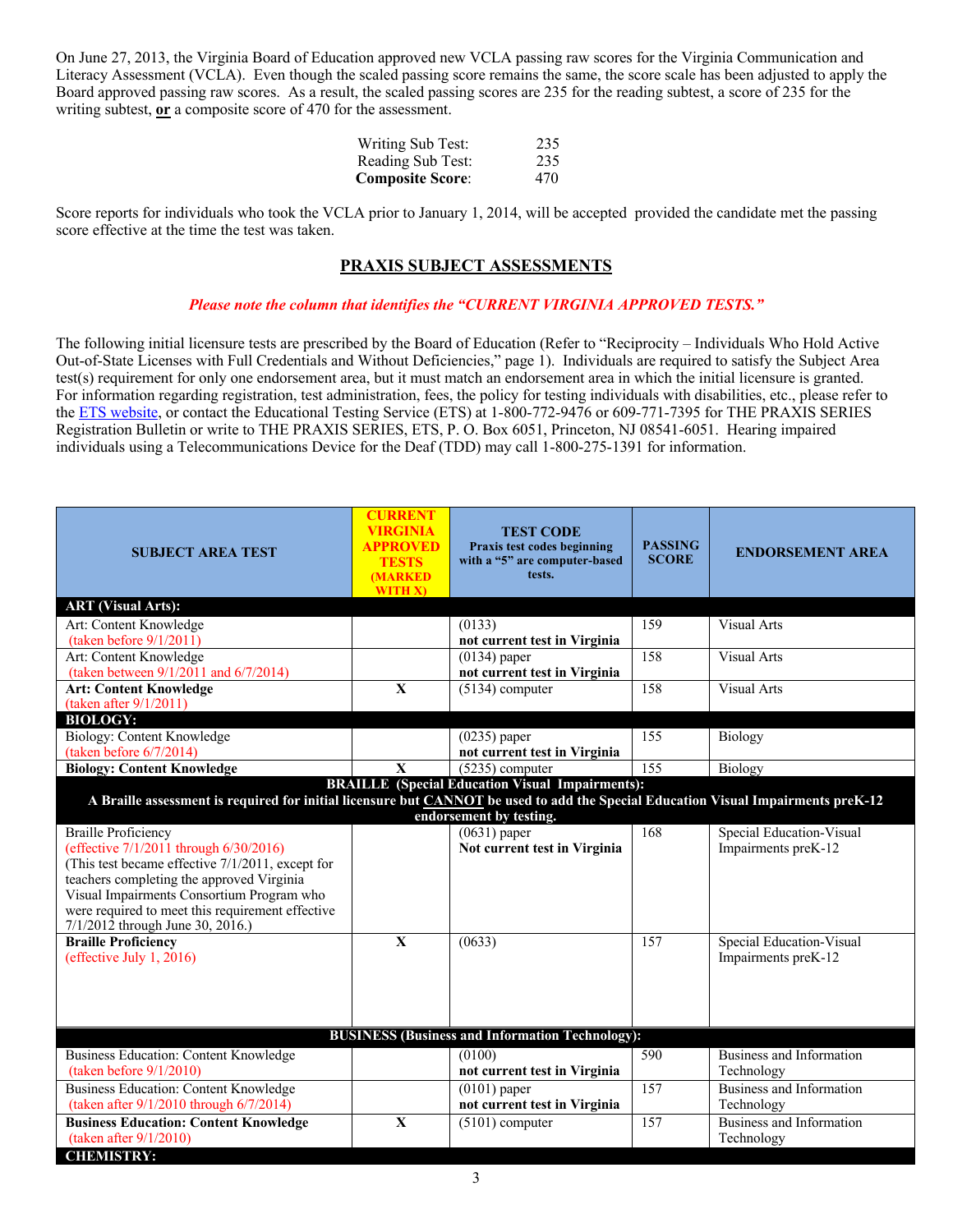| <b>SUBJECT AREA TEST</b>                                                                                                                                                                                                                                                                                                                                                                        | <b>CURRENT</b><br><b>VIRGINIA</b><br>APPROVED<br><b>TESTS</b><br>(MARKED<br>WITH X) | <b>TEST CODE</b><br>Praxis test codes beginning<br>with a "5" are computer-based<br>tests. | <b>PASSING</b><br><b>SCORE</b> | <b>ENDORSEMENT AREA</b>                                        |
|-------------------------------------------------------------------------------------------------------------------------------------------------------------------------------------------------------------------------------------------------------------------------------------------------------------------------------------------------------------------------------------------------|-------------------------------------------------------------------------------------|--------------------------------------------------------------------------------------------|--------------------------------|----------------------------------------------------------------|
| Chemistry: Content Knowledge<br>(taken before 6/7/2014)                                                                                                                                                                                                                                                                                                                                         |                                                                                     | $(0245)$ paper<br>not current test in Virginia                                             | 153                            | Chemistry                                                      |
| <b>Chemistry: Content Knowledge</b>                                                                                                                                                                                                                                                                                                                                                             | $\overline{\mathbf{X}}$                                                             | $(5245)$ computer                                                                          | 153                            | Chemistry                                                      |
|                                                                                                                                                                                                                                                                                                                                                                                                 |                                                                                     |                                                                                            |                                |                                                                |
| <b>COMPUTER SCIENCE:</b>                                                                                                                                                                                                                                                                                                                                                                        |                                                                                     |                                                                                            |                                |                                                                |
| <b>Computer Science</b><br>(required September 1, 2018, except for<br>individuals applying for initial licensure through<br>Virginia approved programs who will become<br>subject to the requirement January 1, 2020)<br><b>EARTH AND SPACE SCIENCES:</b>                                                                                                                                       | $\mathbf X$                                                                         | $(5652)$ computer                                                                          | 142                            | <b>Computer Science</b>                                        |
| Earth and Space Sciences: Content Knowledge                                                                                                                                                                                                                                                                                                                                                     |                                                                                     | $(0571)$ paper                                                                             | 156                            | Earth Science                                                  |
| (taken before $6/7/2014$ )<br><b>Earth and Space Sciences: Content</b>                                                                                                                                                                                                                                                                                                                          | $\overline{\mathbf{X}}$                                                             | not current test in Virginia<br>$(5571)$ computer                                          | 156                            | Earth Science                                                  |
| Knowledge<br><b>ELEMENTARY EDUCATION:</b>                                                                                                                                                                                                                                                                                                                                                       |                                                                                     |                                                                                            |                                |                                                                |
| Elementary Subject Tests are required for initial licensure but CANNOT be used to add an Early/Primary preK-3 or Elementary Education                                                                                                                                                                                                                                                           |                                                                                     | preK-6 endorsement by testing.                                                             |                                |                                                                |
| Elementary Education: Content Knowledge<br>(taken before $7/1/2014$ )<br>[Score reports for individuals who took the<br>Elementary Education: Content Knowledge<br>$(0014/5014)$ prior to 7/1/2014, will be accepted<br>provided the candidate met the passing score<br>effective at the time the test was taken.                                                                               |                                                                                     | $(0014)$ paper<br>not current test in Virginia                                             | 143                            | Early/Primary Education preK-3;<br>Elementary Education preK-6 |
| Elementary Education: Content Knowledge<br>(taken before $7/1/2014$ )<br>[Score reports for individuals who took the<br>Elementary Education: Content Knowledge<br>$(0014/5014)$ prior to 7/1/2014, will be accepted<br>provided the candidate met the passing score<br>effective at the time the test was taken.                                                                               |                                                                                     | $(5014)$ computer<br>not current test in Virginia                                          | 143                            | Early/Primary Education preK-3;<br>Elementary Education preK-6 |
| Elementary Education: Multiple Subjects (5031):<br>This test was required in Virginia 7/1/2014 through 6/30/2015.<br>A passing score on each subtest was required. [Score reports for individuals who took the Elementary<br>Education: Multiple Subjects (5031) prior to 7/1/2015, will be accepted provided the candidate met the passing<br>score effective at the time the test was taken.] |                                                                                     | not current test in Virginia                                                               |                                | Early/Primary Education preK-3;<br>Elementary Education preK-6 |
| Elementary Education: Multiple Subjects<br>Subtest (5032): Reading and Language Arts<br>(required 7/1/2014 through 6/30/2015)                                                                                                                                                                                                                                                                   |                                                                                     | $(5032)$ computer<br>not current test in Virginia                                          | 165                            | Early/Primary Education preK-3;<br>Elementary Education preK-6 |
| Elementary Education: Multiple Subjects<br>Subtest (5033): Mathematics<br>(required 7/1/2014 through 6/30/2015)                                                                                                                                                                                                                                                                                 |                                                                                     | $(5033)$ computer<br>not current test in Virginia                                          | 164                            | Early/Primary Education preK-3;<br>Elementary Education preK-6 |
| <b>Elementary Education: Multiple Subjects</b><br>Subtest (5034): Social Studies<br>(required $7/1/2014$ through $6/30/2015$ )                                                                                                                                                                                                                                                                  |                                                                                     | $(5034)$ computer<br>not current test in Virginia                                          | 155                            | Early/Primary Education preK-3;<br>Elementary Education preK-6 |
| <b>Elementary Education Multiple Subjects</b><br>Subtest (5035): Science<br>(required 7/1/2014 through 6/30/2015)                                                                                                                                                                                                                                                                               |                                                                                     | $(5035)$ computer<br>not current test in Virginia                                          | 159                            | Early/Primary Education preK-3;<br>Elementary Education preK-6 |
| <b>Elementary Education: Multiple Subjects (5001):</b><br>This test is required in Virginia on and after 7/1/2015. A passing score on each subtest is required. If a<br>passing score is not obtained on each subtest, a subtest may be retaken as a stand-alone test.                                                                                                                          |                                                                                     | X                                                                                          |                                | Early/Primary Education preK-3;<br>Elementary Education preK-6 |
| <b>Elementary Education: Multiple</b><br>Subjects (5002): Reading and Language<br>Arts<br>(required 7/1/2015)                                                                                                                                                                                                                                                                                   | X                                                                                   | $(5002)$ computer                                                                          | 157                            | Early/Primary Education preK-3;<br>Elementary Education preK-6 |
| <b>Elementary Education: Multiple</b><br>Subjects (5003): Mathematics<br>(required 7/1/2015)                                                                                                                                                                                                                                                                                                    | $\overline{\mathbf{X}}$                                                             | $(5003)$ computer                                                                          | 157                            | Early/Primary Education preK-3;<br>Elementary Education preK-6 |
| <b>Elementary Education: Multiple</b><br>Subjects (5004): Social Studies<br>(required 7/1/2015)                                                                                                                                                                                                                                                                                                 | $\mathbf X$                                                                         | $(5004)$ computer                                                                          | 155                            | Early/Primary Education preK-3;<br>Elementary Education preK-6 |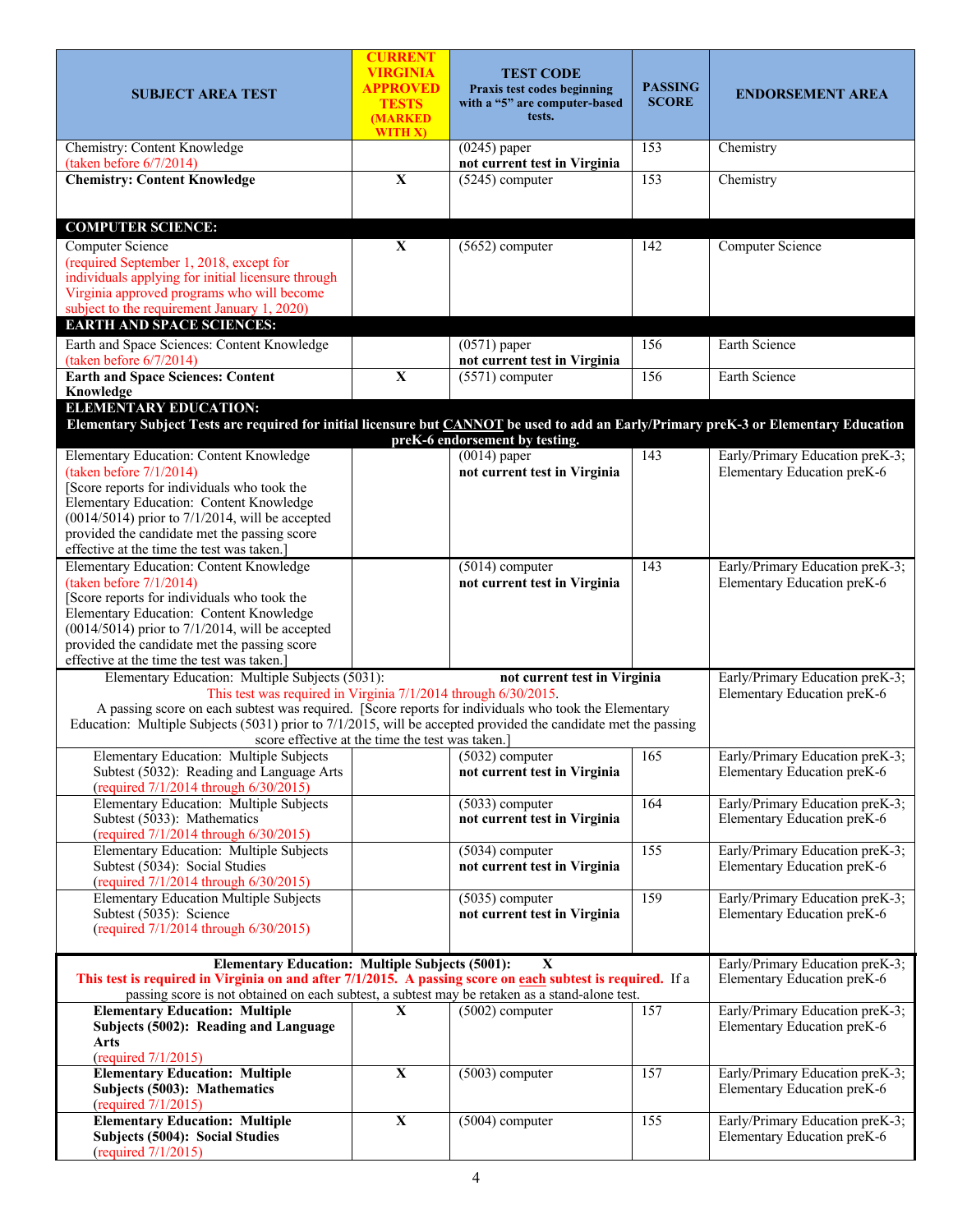| <b>SUBJECT AREA TEST</b>                                                                                                                                                                                                                                                                                                              | <b>CURRENT</b><br><b>VIRGINIA</b><br>APPROVED<br><b>TESTS</b><br>(MARKED<br>WITH X) | <b>TEST CODE</b><br>Praxis test codes beginning<br>with a "5" are computer-based<br>tests. | <b>PASSING</b><br><b>SCORE</b> | <b>ENDORSEMENT AREA</b>                                        |
|---------------------------------------------------------------------------------------------------------------------------------------------------------------------------------------------------------------------------------------------------------------------------------------------------------------------------------------|-------------------------------------------------------------------------------------|--------------------------------------------------------------------------------------------|--------------------------------|----------------------------------------------------------------|
| <b>Elementary Education Multiple Subjects</b><br>(5005): Science<br>(required 7/1/2015)                                                                                                                                                                                                                                               | $\mathbf{X}$                                                                        | $(5005)$ computer                                                                          | 159                            | Early/Primary Education preK-3;<br>Elementary Education preK-6 |
| <b>ENGLISH:</b>                                                                                                                                                                                                                                                                                                                       |                                                                                     |                                                                                            |                                |                                                                |
| English Language, Literature<br>and Composition: Content Knowledge<br>(taken before $1/1/2014$ )                                                                                                                                                                                                                                      |                                                                                     | $(0041)$ paper<br>not current test in Virginia                                             | 172                            | English                                                        |
| English Language, Literature<br>and Composition: Content Knowledge<br>(taken before $1/1/2014$ )                                                                                                                                                                                                                                      |                                                                                     | $(5041)$ computer<br>not current test in Virginia                                          | 172                            | English                                                        |
| <b>English Language Arts: Content Knowledge</b><br>(taken after $1/1/2014$ )                                                                                                                                                                                                                                                          | $\overline{\mathbf{X}}$                                                             | $(5038)$ computer                                                                          | 167                            | English                                                        |
|                                                                                                                                                                                                                                                                                                                                       |                                                                                     | <b>ENGLISH AS A SECOND LANGUAGE:</b>                                                       |                                |                                                                |
| <b>English to Speakers of Other Languages Test</b><br>(required July 1, 2016, except for individuals<br>applying for licensure through Virginia approved<br>programs who will become subject to the<br>requirement September 1, 2017)<br><b>FRENCH:</b>                                                                               | $\mathbf{X}$                                                                        | (5362)                                                                                     | 149                            | English as a Second Language<br>preK-12                        |
| French: Content Knowledge<br>(taken before $9/1/2010$ )                                                                                                                                                                                                                                                                               |                                                                                     | (0173)<br>not current test in Virginia                                                     | 169                            | French                                                         |
| <b>French: World Language</b><br>(taken after $9/1/2010$ )                                                                                                                                                                                                                                                                            | $\mathbf X$                                                                         | $(5174)$ computer                                                                          | 163                            | French                                                         |
| <b>GERMAN:</b>                                                                                                                                                                                                                                                                                                                        |                                                                                     |                                                                                            |                                |                                                                |
| German: Content Knowledge<br>(taken before 9/1/2010)                                                                                                                                                                                                                                                                                  |                                                                                     | (0181)<br>not current test in Virginia                                                     | 162                            | German                                                         |
| <b>German: World Language</b><br>(taken after 9/1/2010)                                                                                                                                                                                                                                                                               | $\mathbf X$                                                                         | $(5183)$ computer                                                                          | 163                            | German                                                         |
| FAMILY AND CONSUMER SCIENCES:                                                                                                                                                                                                                                                                                                         |                                                                                     |                                                                                            |                                |                                                                |
| Family and Consumer Sciences<br>(taken before 9/1/2008)                                                                                                                                                                                                                                                                               |                                                                                     | (0120)<br>not current test in Virginia                                                     | 550                            | Family and Consumer Sciences                                   |
| Family and Consumer Sciences<br>(taken between 9/1/2008 and 6/7/2014)<br>[Score reports for individuals who took the<br>Family and Consumer Sciences (0121/5121)<br>prior to 7/1/2015, will be accepted provided the<br>candidate met the passing score effective at the<br>time the test was taken.                                  |                                                                                     | $(0121)$ paper<br>not current test in Virginia                                             | 150                            | Family and Consumer Sciences                                   |
| Family and Consumer Sciences<br>(taken between 9/1/2008 and 6/30/2015)<br>[Score reports for individuals who took the<br>Family and Consumer Sciences (0121/5121)<br>prior to 7/1/2015, will be accepted provided the<br>candidate met the passing score effective at the<br>time the test was taken.]                                |                                                                                     | $(5121)$ computer<br>not current test in Virginia                                          | 150                            | Family and Consumer Sciences                                   |
| <b>Family and Consumer Sciences</b><br>(required 7/1/2015)                                                                                                                                                                                                                                                                            | $\mathbf X$                                                                         | $(5122)$ computer                                                                          | 153                            | Family and Consumer Sciences                                   |
|                                                                                                                                                                                                                                                                                                                                       |                                                                                     | HEALTH AND PHYSICAL EDUCATION:                                                             |                                |                                                                |
| Health and Physical Education: Content<br>Knowledge (discontinued on 6/7/2014)<br>[Score reports for individuals who took the<br>Health and Physical Education: Content<br>Knowledge (0856/5856) prior to 7/1/2015, will<br>be accepted provided the candidate met the<br>passing score effective at the time the test was<br>taken.] |                                                                                     | $(0856)$ paper<br>not current test in Virginia                                             | 151                            | Health and Physical Education<br>$preK-12$                     |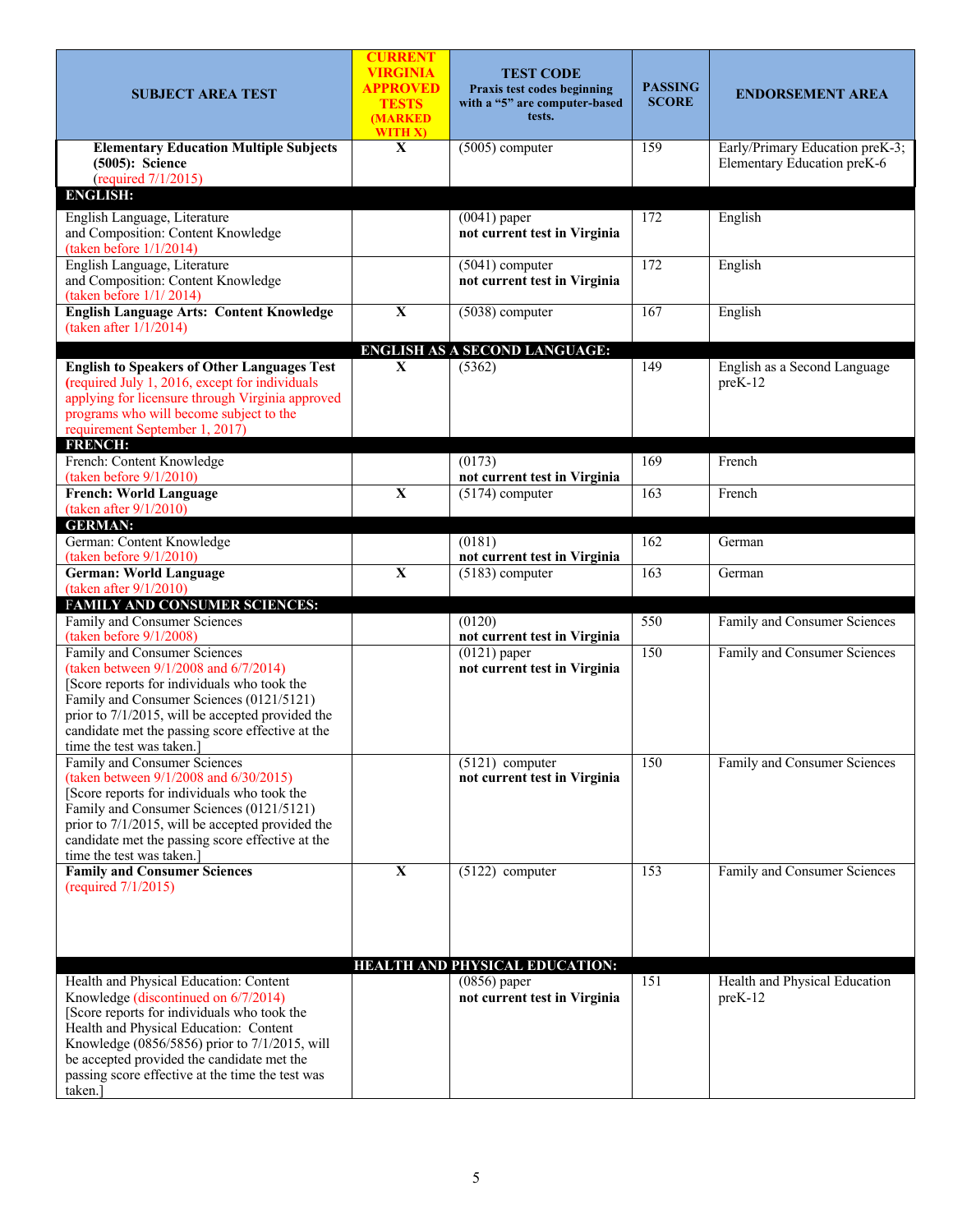| <b>SUBJECT AREA TEST</b>                                                                                                                                                                                                                                                                                                               | <b>CURRENT</b><br>VIRGINIA<br><b>APPROVED</b><br><b>TESTS</b><br>(MARKED<br>WITH X) | <b>TEST CODE</b><br>Praxis test codes beginning<br>with a "5" are computer-based<br>tests.                                                                                                                                                                                                            | <b>PASSING</b><br><b>SCORE</b> | <b>ENDORSEMENT AREA</b>                    |  |  |
|----------------------------------------------------------------------------------------------------------------------------------------------------------------------------------------------------------------------------------------------------------------------------------------------------------------------------------------|-------------------------------------------------------------------------------------|-------------------------------------------------------------------------------------------------------------------------------------------------------------------------------------------------------------------------------------------------------------------------------------------------------|--------------------------------|--------------------------------------------|--|--|
| Health and Physical Education: Content<br>Knowledge (discontinued on 6/30/2015)<br>[Score reports for individuals who took the<br>Health and Physical Education: Content<br>Knowledge (0856/5856) prior to 7/1/2015, will<br>be accepted provided the candidate met the<br>passing score effective at the time the test was<br>taken.] |                                                                                     | $(5856)$ computer<br>not current test in Virginia                                                                                                                                                                                                                                                     | 151                            | Health and Physical Education<br>$preK-12$ |  |  |
| <b>Health and Physical Education: Content</b><br>Knowledge<br>(required effective 7/1/2015)                                                                                                                                                                                                                                            | $\mathbf X$                                                                         | $(5857)$ computer                                                                                                                                                                                                                                                                                     | 160                            | Health and Physical Education<br>$preK-12$ |  |  |
| <b>MARKETING EDUCATION:</b><br><b>Marketing Education</b>                                                                                                                                                                                                                                                                              |                                                                                     | (0560)                                                                                                                                                                                                                                                                                                | 570                            | Marketing Education                        |  |  |
| (taken before $9/1/2008$ )<br>Marketing Education<br>(taken between 9/1/2008 and 10/5/2014)                                                                                                                                                                                                                                            |                                                                                     | not current test in Virginia<br>(0561)<br>not current test in Virginia<br>The paper-delivered version<br>was available until June 7,<br>2014. An accommodation<br>may have been made by ETS<br>for individuals who needed<br>to take this assessment<br>between June 8, 2014, and<br>October 5, 2014. | $\overline{147}$               | Marketing Education                        |  |  |
| <b>Marketing Education</b><br>(taken after 10/6/2014)                                                                                                                                                                                                                                                                                  | $\mathbf{X}$                                                                        | $(5561)$ computer                                                                                                                                                                                                                                                                                     | 147                            | Marketing Education                        |  |  |
| <b>MATHEMATICS:</b><br>Mathematics: Content Knowledge                                                                                                                                                                                                                                                                                  |                                                                                     | $(0061)$ paper                                                                                                                                                                                                                                                                                        | 147                            | Mathematics                                |  |  |
| (taken before 1/1/2014)                                                                                                                                                                                                                                                                                                                |                                                                                     | not current test in Virginia                                                                                                                                                                                                                                                                          |                                |                                            |  |  |
| Mathematics: Content Knowledge<br>(taken before 1/1/2014)                                                                                                                                                                                                                                                                              |                                                                                     | $(5061)$ computer<br>not current test in Virginia                                                                                                                                                                                                                                                     | 147                            | Mathematics                                |  |  |
| <b>Mathematics: Content Knowledge</b><br>(taken after $1/1/2014$ )                                                                                                                                                                                                                                                                     | $\mathbf X$                                                                         | $(5161)$ computer                                                                                                                                                                                                                                                                                     | 160                            | Mathematics                                |  |  |
|                                                                                                                                                                                                                                                                                                                                        |                                                                                     | MIDDLE SCHOOL-ENGLISH:                                                                                                                                                                                                                                                                                |                                |                                            |  |  |
| Middle School English/Language Arts<br>(taken before 1/1/2014)                                                                                                                                                                                                                                                                         |                                                                                     | $(0049)$ paper<br>not current test in Virginia                                                                                                                                                                                                                                                        | 164                            | Middle Education English                   |  |  |
| Middle School English/Language Arts<br>(taken before $1/1/2014$ )                                                                                                                                                                                                                                                                      |                                                                                     | $(5049)$ computer<br>not current test in Virginia                                                                                                                                                                                                                                                     | 164                            | Middle Education English                   |  |  |
| <b>Middle School English/Language Arts</b><br>(taken after $1/1/2014$ )                                                                                                                                                                                                                                                                | $\overline{\mathbf{X}}$                                                             | $(5047)$ computer                                                                                                                                                                                                                                                                                     | 164                            | Middle Education English                   |  |  |
|                                                                                                                                                                                                                                                                                                                                        |                                                                                     | MIDDLE SCHOOL-MATHEMATICS:                                                                                                                                                                                                                                                                            |                                |                                            |  |  |
| Middle School Mathematics                                                                                                                                                                                                                                                                                                              |                                                                                     | $(0069)$ paper                                                                                                                                                                                                                                                                                        | 163                            | Middle Education Mathematics               |  |  |
| (taken before $1/1/2014$ )<br><b>Middle School Mathematics</b>                                                                                                                                                                                                                                                                         | $\mathbf X$                                                                         | not current test in Virginia<br>$(5169)$ computer                                                                                                                                                                                                                                                     | 165                            | Middle Education Mathematics               |  |  |
| (taken after $1/1/2014$ )                                                                                                                                                                                                                                                                                                              |                                                                                     | <b>MIDDLE SCHOOL-SCIENCE:</b>                                                                                                                                                                                                                                                                         |                                |                                            |  |  |
| Middle School Science                                                                                                                                                                                                                                                                                                                  |                                                                                     | $(0439)$ paper                                                                                                                                                                                                                                                                                        | 162                            | Middle Education Science                   |  |  |
| (taken prior to $7/1/2015$ )<br>[Score reports for individuals who took the<br>Middle School Science (0439) prior to 7/1/2015,<br>will be accepted provided the candidate met the<br>passing score effective at the time the test was<br>taken.                                                                                        |                                                                                     | not current test in Virginia                                                                                                                                                                                                                                                                          |                                |                                            |  |  |
| <b>Middle School Science</b><br>(required effective 7/1/2015)                                                                                                                                                                                                                                                                          | $\mathbf X$                                                                         | $(5440)$ computer                                                                                                                                                                                                                                                                                     | 150                            | Middle Education Science                   |  |  |
|                                                                                                                                                                                                                                                                                                                                        | <b>MIDDLE SCHOOL-SOCIAL STUDIES:</b>                                                |                                                                                                                                                                                                                                                                                                       |                                |                                            |  |  |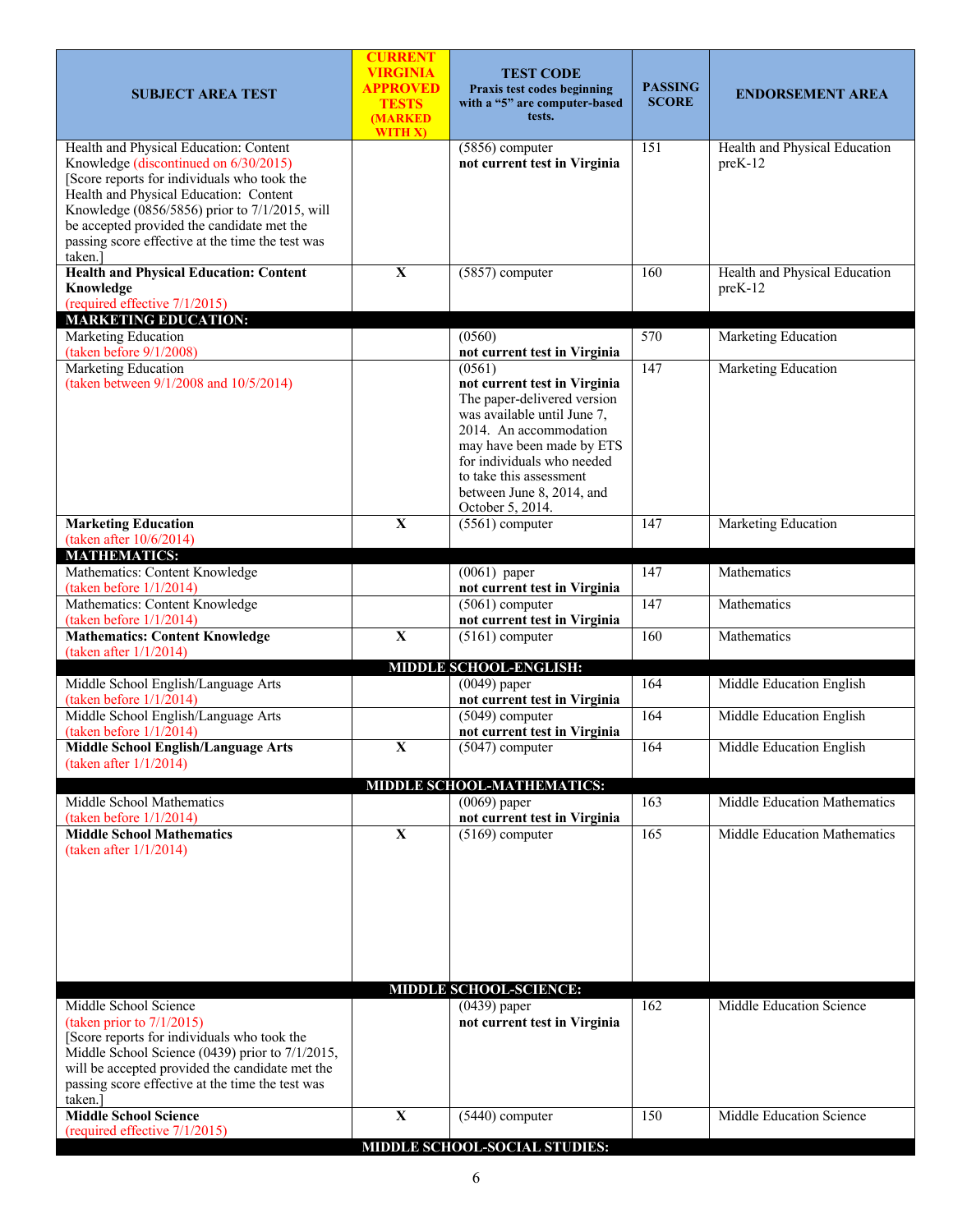| <b>SUBJECT AREA TEST</b>                                    | <b>CURRENT</b><br><b>VIRGINIA</b><br><b>APPROVED</b><br><b>TESTS</b><br><b>(MARKED)</b><br>WITH X) | <b>TEST CODE</b><br>Praxis test codes beginning<br>with a "5" are computer-based<br>tests. | <b>PASSING</b><br><b>SCORE</b> | <b>ENDORSEMENT AREA</b>                         |
|-------------------------------------------------------------|----------------------------------------------------------------------------------------------------|--------------------------------------------------------------------------------------------|--------------------------------|-------------------------------------------------|
| Middle School Social Studies<br>(taken prior to 6/7/2014)   |                                                                                                    | $(0089)$ paper<br>not current test in Virginia                                             | 160                            | Middle Education History and<br>Social Sciences |
| <b>Middle School Social Studies</b>                         | $\overline{\mathbf{X}}$                                                                            | $(5089)$ computer                                                                          | 160                            | Middle Education History and<br>Social Sciences |
|                                                             |                                                                                                    | <b>MUSIC (Music-Vocal Choral or Music-Instrumental):</b>                                   |                                |                                                 |
| Music: Content Knowledge                                    |                                                                                                    | $(0113)$ paper<br>not current test in Virginia                                             | 160                            | Music-Vocal/Choral or<br>Music-Instrumental     |
| <b>Music: Content Knowledge</b>                             | $\mathbf X$                                                                                        | $(5113)$ computer                                                                          | 160                            | Music-Vocal/Choral or<br>Music-Instrumental     |
| PHYSICS:                                                    |                                                                                                    |                                                                                            |                                |                                                 |
| Physics: Content Knowledge                                  |                                                                                                    | $(0265)$ paper                                                                             | 147                            | Physics                                         |
| (taken prior to $6/7/2014$ )                                |                                                                                                    | not current test in Virginia                                                               |                                |                                                 |
| <b>Physics: Content Knowledge</b>                           | $\overline{\mathbf{X}}$                                                                            | $(5265)$ computer                                                                          | $\overline{147}$               | Physics                                         |
|                                                             |                                                                                                    | <b>SOCIAL STUDIES (History and Social Sciences):</b>                                       |                                |                                                 |
| Social Studies: Content Knowledge                           |                                                                                                    | $(0081)$ paper                                                                             | 161                            | History and Social Science                      |
| (taken prior to $6/7/2014$ )                                |                                                                                                    | not current test in Virginia                                                               |                                |                                                 |
| <b>Social Studies: Content Knowledge</b>                    | $\mathbf{X}$                                                                                       | $(5081)$ computer                                                                          | 161                            | History and Social Science                      |
|                                                             |                                                                                                    | <b>SPANISH:</b>                                                                            |                                |                                                 |
| Spanish: Content Knowledge                                  |                                                                                                    | (0191)                                                                                     | 161                            | Spanish                                         |
| (taken before 9/1/2010)                                     |                                                                                                    | not current test in Virginia                                                               |                                |                                                 |
| <b>Spanish: World Language</b><br>(taken after $9/1/2010$ ) | $\overline{\mathbf{X}}$                                                                            | $(5195)$ computer                                                                          | 168                            | Spanish                                         |
|                                                             |                                                                                                    | <b>TECHNOLOGY EDUCATION:</b>                                                               |                                |                                                 |
| <b>Technology Education</b>                                 |                                                                                                    | (0050)                                                                                     | 610                            | <b>Technology Education</b>                     |
| (taken before $9/1/2011$ )                                  |                                                                                                    | not current test in Virginia                                                               |                                |                                                 |
| <b>Technology Education</b>                                 |                                                                                                    | $(0051)$ paper                                                                             | 162                            | <b>Technology Education</b>                     |
| (taken between 9/1/2011 and 6/7/2014)                       |                                                                                                    | not current test in Virginia                                                               |                                |                                                 |
| <b>Technology Education</b><br>(taken after $7/1/2014$ )    | $\mathbf X$                                                                                        | $(5051)$ computer                                                                          | 162                            | Technology Education                            |

# **ADD-ON SUBJECT AREA TEST**

| <b>ADD-ON SUBJECT AREA TEST</b> | <b>CURRENT</b><br><b>VIRGINIA</b><br><b>APPROVED</b><br><b>TESTS</b><br><b>MARKED</b><br>WITH X) | <b>TEST CODE</b><br>Praxis test codes beginning<br>with a "5" are computer-<br>based tests. | <b>PASSING</b><br><b>SCORE</b> | <b>ENDORSEMENT AREA</b> |
|---------------------------------|--------------------------------------------------------------------------------------------------|---------------------------------------------------------------------------------------------|--------------------------------|-------------------------|
| $AT$ $CDDDAT$                   |                                                                                                  |                                                                                             |                                |                         |

**ALGEBRA I:**

**The Algebra I test is an option to add the Mathematics – Algebra I (add-on) endorsement to a teaching license. This test CANNOT be used as an assessment for initial licensure.**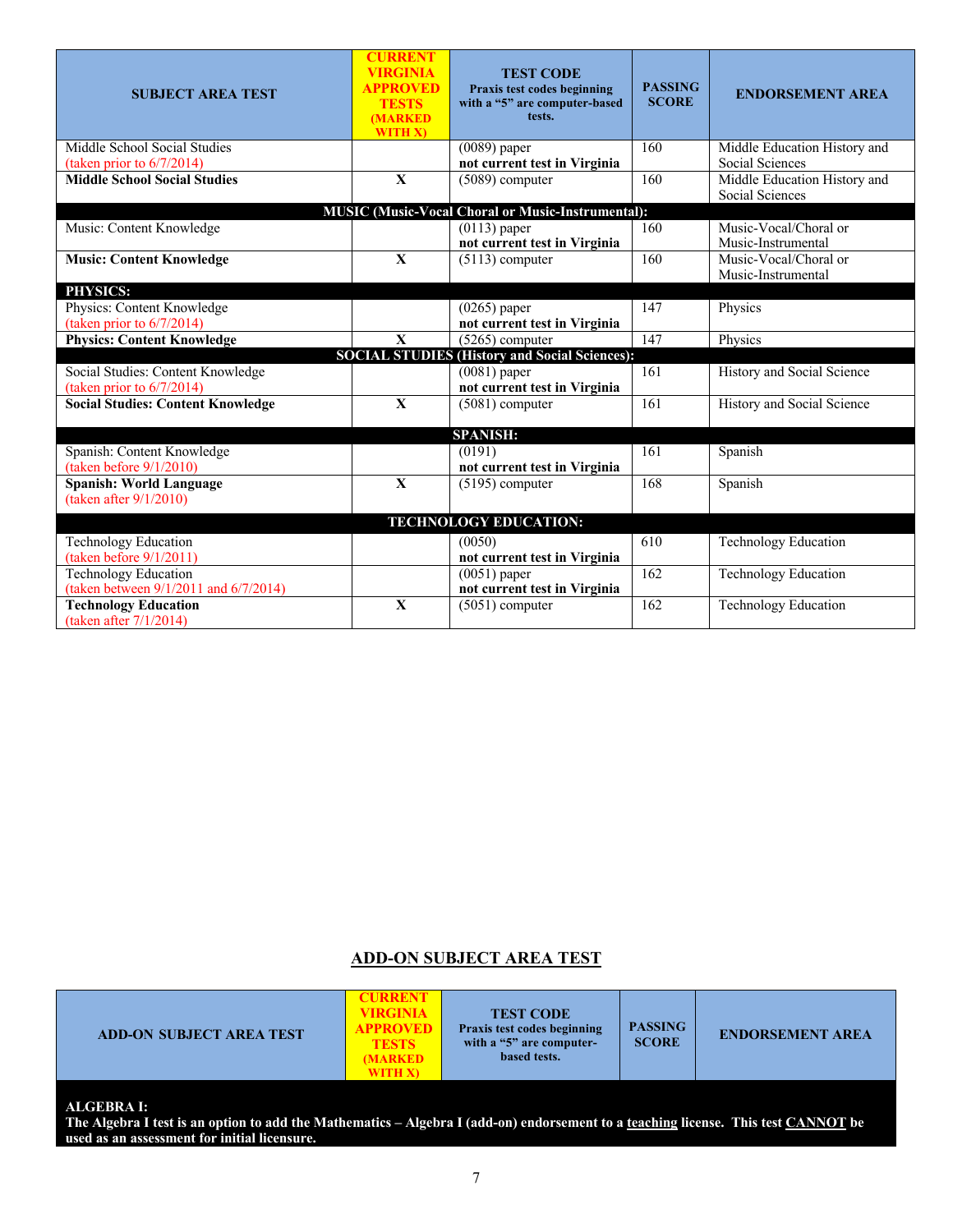| <b>ADD-ON SUBJECT AREA TEST</b>                                                                                                                                                                                                                                                                                                                                                                                                                                                                                                                                                                   | <b>CURRENT</b><br>VIRGINIA<br><b>APPROVED</b><br><b>TESTS</b><br><b>MARKED</b><br>WITH X) | <b>TEST CODE</b><br>Praxis test codes beginning<br>with a "5" are computer-<br>based tests. | <b>PASSING</b><br><b>SCORE</b> | <b>ENDORSEMENT AREA</b>                          |
|---------------------------------------------------------------------------------------------------------------------------------------------------------------------------------------------------------------------------------------------------------------------------------------------------------------------------------------------------------------------------------------------------------------------------------------------------------------------------------------------------------------------------------------------------------------------------------------------------|-------------------------------------------------------------------------------------------|---------------------------------------------------------------------------------------------|--------------------------------|--------------------------------------------------|
| Algebra I<br>(effective February 23, 2017) The Algebra I<br>test is an option to add the Mathematics –<br>Algebra I (add-on) endorsement to a teaching<br>license. This test cannot be used as an<br>assessment for initial licensure; the test may<br>only be used to add the Mathematics - Algebra<br>I (add-on) endorsement for individuals who<br>hold an active (1) Collegiate Professional or<br>Postgraduate Professional License or (2)<br>Provisional License leading to a Collegiate<br>Professional or Postgraduate Professional<br>License if the testing requirement for the initial | X                                                                                         | (5162)                                                                                      | 148                            | Mathematics – Algebra I (add-<br>on endorsement) |

# **READING FOR VIRGINIA EDUCATORS**

#### **Praxis Series Reading for Virginia Educators (RVE): Elementary and Special Education (5306 computer-based) Praxis Series Reading for Virginia Educators (RVE): Reading Specialist (5304 computer-based)**

The following reading assessments are prescribed by the Virginia Board of Education for individuals seeking the following endorsements:

- (1) an initial Virginia license with the following endorsements: Early/Primary Education preK-3, Elementary Education preK-6, Special Education-General Curriculum, Special Education-Hearing Impairments, and Special Education-Visual Impairments [Refer to "Reciprocity – Individuals Who Hold Active Out-of-State Licenses with Full Credentials and Without Deficiencies," page 1]; or
- (2) an endorsement as a Reading Specialist.

Effective July 1, 2011, the Virginia Department of Education implemented changes in the required reading assessments for certain endorsements. For teachers seeking an initial license with endorsements in Early/Primary Education preK-3, Elementary Education preK-6, Special Education – General Curriculum, Special Education – Hearing Impairments, or Special Education – Visual Impairments, the required reading assessment is the **Praxis Series Reading for Virginia Educators (RVE): Elementary and Special Education Teachers Assessment (5306).** On May 19, 2011, the Board of Education set the passing score for this assessment at **157**.

| <b>READING FOR VIRGINIA EDUCATORS</b><br><b>TEST: Elementary and Special Education</b>                                     | <b>CURRENT</b><br><b>VIRGINIA</b><br><b>APPROVED</b><br><b>TEST</b> | <b>TEST CODE</b><br><b>Praxis Series test codes</b><br>beginning with a "5" are<br>computer-based tests.                                                | <b>PASSING</b><br><b>SCORE</b> | <b>ENDORSEMENT AREA</b>                                                                                                                                                                                                                                                      |  |  |
|----------------------------------------------------------------------------------------------------------------------------|---------------------------------------------------------------------|---------------------------------------------------------------------------------------------------------------------------------------------------------|--------------------------------|------------------------------------------------------------------------------------------------------------------------------------------------------------------------------------------------------------------------------------------------------------------------------|--|--|
| The Praxis Series Reading for Virginia Educators (RVE) Assessment CANNOT be used to add a teaching endorsement by testing. |                                                                     |                                                                                                                                                         |                                |                                                                                                                                                                                                                                                                              |  |  |
| <b>Praxis Series Reading for Virginia</b><br><b>Educators (RVE): Elementary and Special</b><br><b>Education</b>            | X                                                                   | (5306)<br>Beginning June 8, 2014, the<br>RVE became available only<br>via computer-based testing.<br>The paper-based test (0306)<br>is no longer given. | 157                            | Teachers seeking an initial<br>license with endorsement(s) in<br>Early/Primary Education preK-<br>3, Elementary Education preK-<br>6, Special Education - General<br>Curriculum, Special Education<br>- Hearing Impairments, or<br>Special Education - Visual<br>Impairments |  |  |

Effective July 1, 2011, the required assessment for teachers seeking an endorsement as a reading specialist is the **Praxis Series Reading for Virginia Educators (RVE): Reading Specialist Assessment (5304).** On May 19, 2011, the Board of Education set the passing score for this assessment at **162**.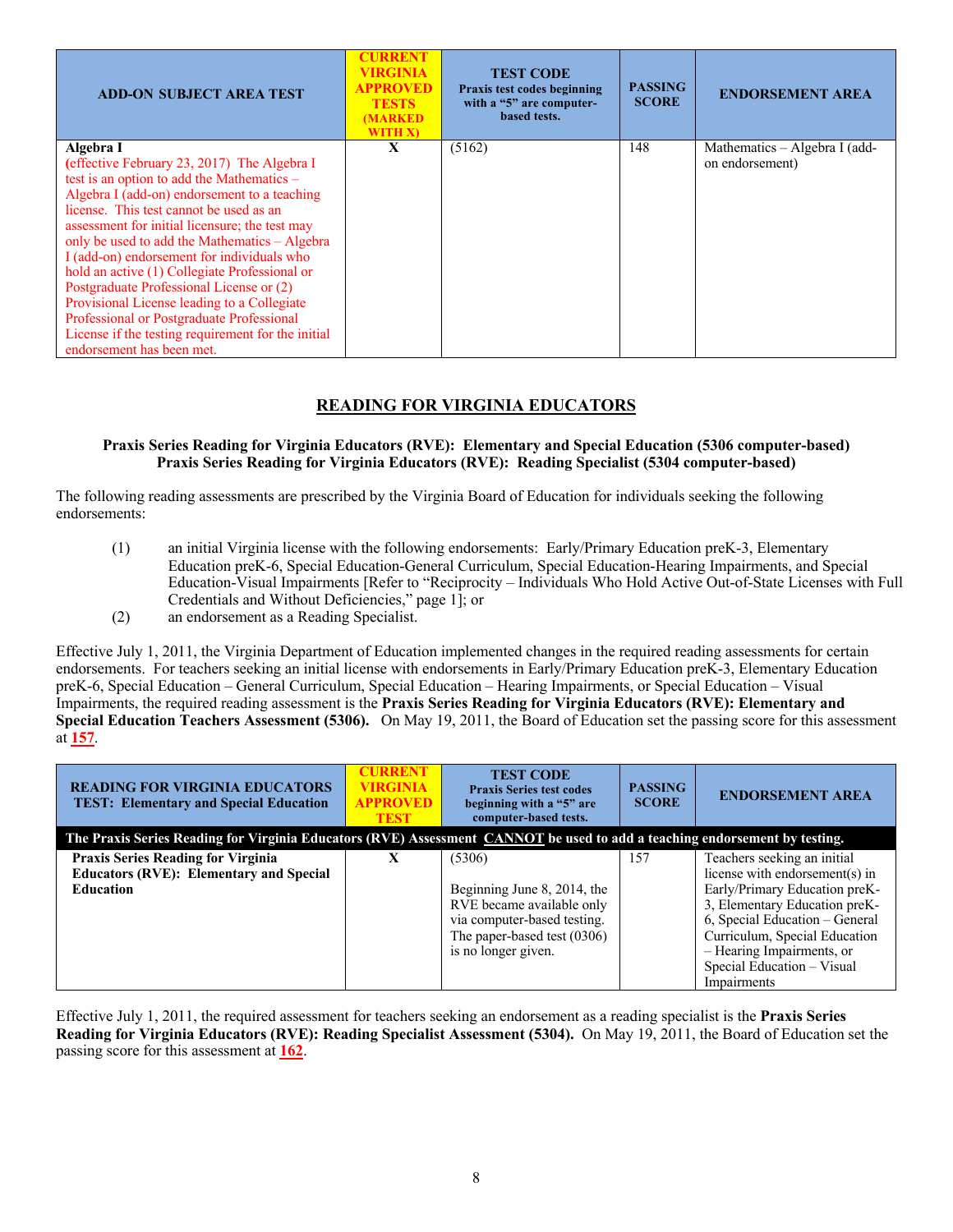| <b>READING FOR VIRGINIA EDUCATORS</b><br><b>TEST: Reading Specialist</b>                                                    | <b>CURRENT</b><br><b>VIRGINIA</b><br><b>APPROVED</b><br><b>TEST</b> | <b>TEST CODE</b><br><b>Praxis Series test codes</b><br>beginning with a "5" are<br>computer-based tests. | <b>PASSING</b><br><b>SCORE</b> | <b>ENDORSEMENT AREA</b>  |
|-----------------------------------------------------------------------------------------------------------------------------|---------------------------------------------------------------------|----------------------------------------------------------------------------------------------------------|--------------------------------|--------------------------|
| The Praxis Series Reading for Virginia Educators (RVE) Assessment CANNOT be used to add a Reading Specialist endorsement by |                                                                     |                                                                                                          |                                |                          |
| testing.                                                                                                                    |                                                                     |                                                                                                          |                                |                          |
| <b>Praxis Series Reading for Virginia Educators</b>                                                                         |                                                                     | (5304)                                                                                                   | 162                            | Teachers seeking an      |
| (RVE): Reading Specialist Assessment                                                                                        |                                                                     |                                                                                                          |                                | endorsement as a Reading |
|                                                                                                                             |                                                                     | Beginning June 8, 2014, the                                                                              |                                | <b>Specialist</b>        |
|                                                                                                                             |                                                                     | RVE became available only                                                                                |                                |                          |
|                                                                                                                             |                                                                     | via computer-based testing.                                                                              |                                |                          |
|                                                                                                                             |                                                                     | The paper-based test (0304)                                                                              |                                |                          |
|                                                                                                                             |                                                                     | is no longer given.                                                                                      |                                |                          |

The RVE is offered by the Education Testing Service (ETS). For information regarding registration, test administration, fees, the policy for testing individuals with disabilities, etc., please refer to the **ETS** website, or contact the Educational Testing Service (ETS) at 1-800-772-9476 or 609-771-7395 for THE PRAXIS SERIES Registration Bulletin or write to THE PRAXIS SERIES, ETS, P. O. Box 6051, Princeton, NJ 08541-6051. Hearing impaired individuals using a Telecommunications Device for the Deaf (TDD) may call 1-800-275-1391 for information.

### **NOTES**:

Individuals who were previously cited for the Virginia Reading Assessment (VRA) or Virginia Reading Assessment for Reading Specialists (VRA for Reading Specialists) and who have not yet completed these tests are now required to take the new assessments. The VRA and VRA for Reading Specialists are no longer available.

**VRA (no longer available) Taken Prior to June 30, 2011:** Even though the Virginia Reading Assessment (VRA) and Virginia Reading Assessment for Reading Specialists (VRA for Reading Specialists) have not been administered since June 30, 2011, the passing scores on the VRA assessments will be accepted from individuals who took the tests prior to June 30, 2011. The cut score for the Virginia Reading Assessments for elementary and special education teachers was 235 and the cut score for reading specialists was 245, effective July 1, 2006.

# **SCHOOL LEADERS LICENSURE ASSESSMENT (SLLA) – TEST CODE 6011 OR TEST CODE 6990**

Effective July 1, 2005, the Board of Education approved the use of the **School Leaders Licensure Assessment (SLLA)** for individuals seeking an Administration and Supervision endorsement.

On January 14, 2010, the Board of Education approved a cut score of **163** for the SLLA (test code 1011). This test was administered for the last time in a paper format in September 2011. Effective January 2012, the SLLA is available in a computer-delivered format only. **The test code is 6011, and the cut score is 163.**

On July 26, 2018, the Board of Education approved a cut score of 146 for the SLLA (test code 6990). For the period of September 1, 2018 to January 1, 2020, individuals may take either the SLLA (6011) or SLLA (6990); effective January 1, 2020, SLLA (6990) is required for individuals seeking an Administration and Supervision PreK-12 endorsement.